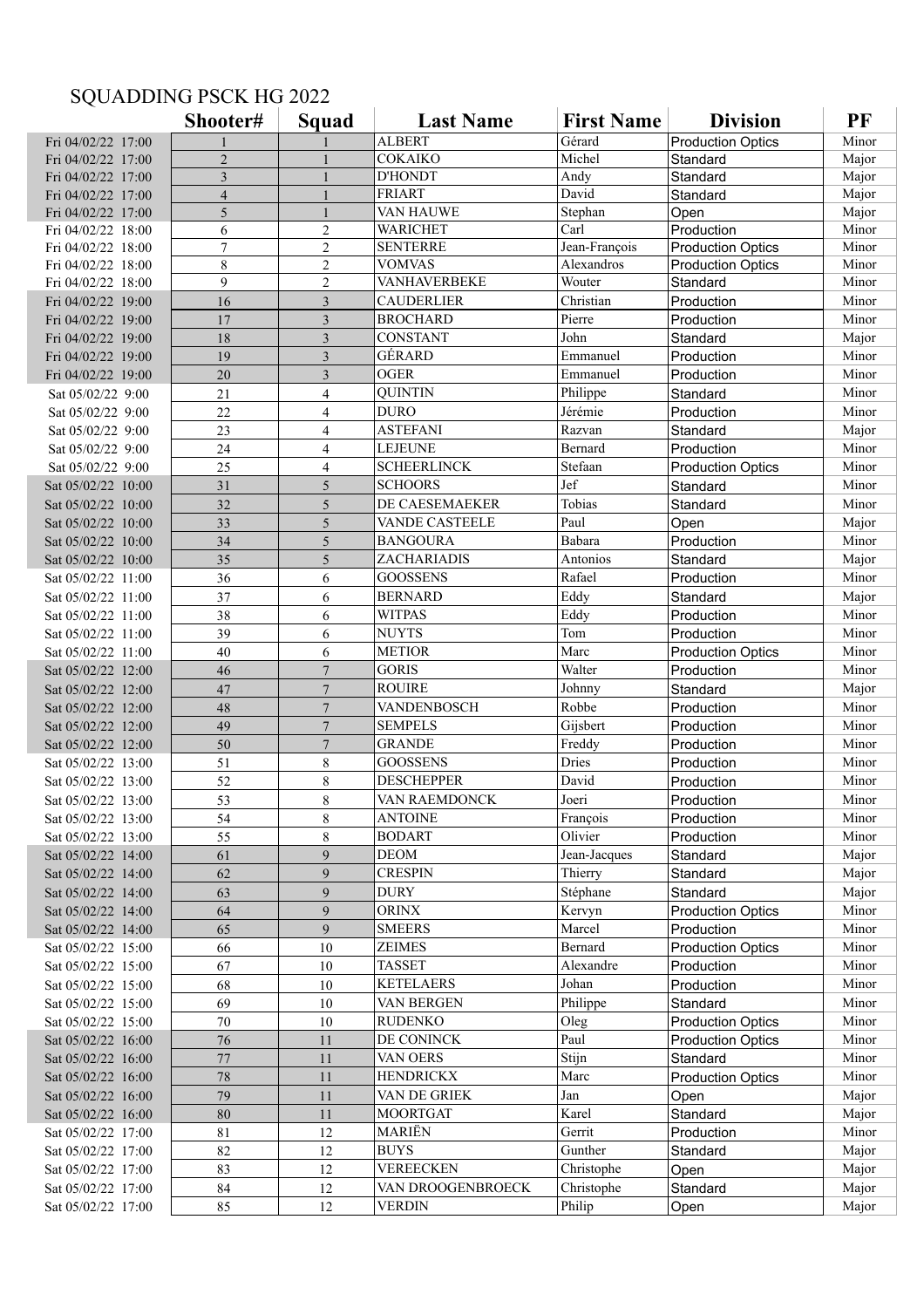## SQUADDING PSCK HG 2022

|                    | Shooter# | Squad | <b>Last Name</b>     | <b>First Name</b> | <b>Division</b>          | PF    |
|--------------------|----------|-------|----------------------|-------------------|--------------------------|-------|
| Sat 05/02/22 18:00 | 91       | 13    | <b>LAMMENS</b>       | Peter             | Open                     | Major |
| Sat 05/02/22 18:00 | 92       | 13    | <b>HENDRIX</b>       | Jos               | <b>Production Optics</b> | Minor |
| Sat 05/02/22 18:00 | 93       | 13    | <b>VERMEEREN</b>     | Robert            | Production               | Minor |
| Sat 05/02/22 18:00 | 94       | 13    | VAN DER VEKEN        | Frank             | <b>Production Optics</b> | Minor |
| Sat 05/02/22 18:00 | 95       | 13    | <b>KNUDDE</b>        | Jan               | Standard                 | Major |
| Sat 05/02/22 18:00 | 96       | 13    | <b>HEREMANS</b>      | Geert             | Production               | Minor |
| Sat 05/02/22 18:00 | 97       | 13    | <b>JANSEN</b>        | Jean-Michel       | <b>Production Optics</b> | Minor |
| Sat 05/02/22 18:00 | 98       | 13    | VAN MIEGHEM          | Wout              | Production               | Minor |
| Sun 06/02/22 9:00  | 99       | 14    | <b>LAUWERS</b>       | Marc              | Open                     | Major |
| Sun 06/02/22 9:00  | 100      | 14    | <b>MAEREVOET</b>     | Rafael            | Open                     | Major |
| Sun 06/02/22 9:00  | 106      | 14    | <b>VERCAMMEN</b>     | Peter             | Production               | Minor |
| Sun 06/02/22 9:00  | 107      | 14    | <b>ROOSEN</b>        | Alwin             | Standard                 | Major |
| Sun 06/02/22 9:00  | 108      | 14    | <b>SAUDEMONT</b>     | Tom               | Standard                 | Major |
| Sun 06/02/22 10:00 | 109      | 15    | <b>GHIJSELINGS</b>   | Maxime            | Production               | Minor |
| Sun 06/02/22 10:00 | 110      | 15    | <b>SOMERS</b>        | Morgan            | Production               | Minor |
| Sun 06/02/22 10:00 | 111      | 15    | DE MEZEL             | Joël              | Production               | Minor |
| Sun 06/02/22 10:00 | 112      | 15    | <b>KOLLMANN</b>      | Paul              | Standard                 | Major |
| Sun 06/02/22 10:00 | 113      | 15    | <b>WALA</b>          | Olivier           | Production               | Minor |
| Sun 06/02/22 11:00 | 114      | 16    | <b>SPRIMONT</b>      | Stéphane          | <b>Production Optics</b> | Minor |
| Sun 06/02/22 11:00 | 115      | 16    | VANNEDERGHEM         | Didier            | Standard                 | Minor |
| Sun 06/02/22 11:00 | 121      | 16    | <b>ROCCIA</b>        | Salvatore         | Open                     | Major |
| Sun 06/02/22 11:00 | 122      | 16    | <b>ROCCIA</b>        | Paola             | Standard                 | Minor |
| Sun 06/02/22 11:00 | 123      | 16    | DE COCK              | Marc              | Standard                 | Major |
| Sun 06/02/22 12:00 | 124      | 17    | <b>LAMBEIR</b>       | Cédric            | Production               | Minor |
| Sun 06/02/22 12:00 | 125      | 17    | <b>BACHOT</b>        | Patrick           | Open                     | Major |
| Sun 06/02/22 12:00 | 126      | 17    | DE COCK              | Peter             | Open                     | Major |
| Sun 06/02/22 12:00 | 127      | 17    | <b>LUYTS</b>         | Gunther           | Production               | Minor |
| Sun 06/02/22 12:00 | 128      | 17    | <b>DESMEDT</b>       | Mike              | Production               | Minor |
| Sun 06/02/22 13:00 | 129      | 18    | <b>LACROIX</b>       | Christian         | Standard                 | Major |
| Sun 06/02/22 13:00 | 136      | 18    | <b>DEFGNÉE</b>       | Alphonse          | Open                     | Major |
| Sun 06/02/22 13:00 | 137      | 18    | DE MEULENAER         | Eddy              | Open                     | Major |
| Sun 06/02/22 13:00 | 138      | 18    | DE VOS               | Willy             | Open                     | Major |
| Sun 06/02/22 13:00 | 139      | 18    | <b>TIMMERMANS</b>    | Vincent           | Production               | Minor |
| Sun 06/02/22 14:00 | 140      | 19    | MOUTHUY              | Thomas            | Open                     | Major |
| Sun 06/02/22 14:00 | 141      | 19    | <b>ROMPAS</b>        | Alexandre         | Production               | Minor |
| Sun 06/02/22 14:00 | 142      | 19    | <b>ROGGE</b>         | Gérard            | Standard                 | Major |
| Sun 06/02/22 14:00 | 143      | 19    | <b>FROIDCOURT</b>    | Pascal            | Open                     | Major |
| Sun 06/02/22 14:00 | 144      | 19    | <b>RUIZ Y ROMERO</b> | Angel             | Production               | Minor |
| Sun 06/02/22 15:00 | 151      | 20    | <b>DEVOS</b>         | Daniel            | Production               | Minor |
| Sun 06/02/22 15:00 | 152      | 20    | <b>CALLAERT</b>      | Danny             | Production               | Minor |
| Sun 06/02/22 15:00 | 153      | 20    | <b>D'HAESELEER</b>   | Mattis            | Standard                 | Major |
| Sun 06/02/22 15:00 | 154      | 20    | <b>D'HAESELEER</b>   | Paul              | Production               | Minor |
| Sun 06/02/22 16:00 | 155      | 21    | <b>JUNGBLUTH</b>     | Danny             | Open                     | Major |
| Sun 06/02/22 16:00 | 156      | 21    | <b>WITTERS</b>       | Frank             | Open                     | Major |
| Sun 06/02/22 16:00 | 157      | 21    | <b>BUS</b>           | Marcel            | Open                     | Major |
| Sun 06/02/22 16:00 | 158      | 21    | VANREUSEL            | Philippe          | Production               | Minor |
| Sun 06/02/22 16:00 | 159      | 21    | VAN DER EECKEN       | Sam               | Standard                 | Major |
| Sun 06/02/22 17:00 | 166      | 22    | <b>ANTOINE</b>       | Norman            | Production               | Minor |
| Sun 06/02/22 17:00 | 167      | 22    | MARSHALL             | David Keith       | Open                     | Major |
| Sun 06/02/22 17:00 | 168      | 22    | <b>PEETERS</b>       | Sven              | Production               | Minor |
| Sun 06/02/22 17:00 | 169      | 22    | <b>SERNEELS</b>      | Jens              | Open                     | Major |
| Sun 06/02/22 17:00 | 170      | 22    | <b>VERBEECK</b>      | Randy             | <b>Production Optics</b> | Minor |
| Sun 06/02/22 17:00 | 171      | 22    | <b>SERNEELS</b>      | Francis           | Open                     | Major |
| Sun 06/02/22 18:00 | 172      | 23    | <b>MISPLON</b>       | David             | Open                     | Major |
| Sun 06/02/22 18:00 | 173      | 23    | <b>KERCKENAERE</b>   | Michiel           | Open                     | Minor |
| Sun 06/02/22 18:00 | 174      | 23    | <b>DECLERCQ</b>      | Steven            | Production               | Minor |
| Sun 06/02/22 18:00 | 181      | 23    | <b>ALGOET</b>        | Samuel            | <b>Production Optics</b> | Minor |
| Sun 06/02/22 18:00 | 182      | 23    | <b>MARGODT</b>       | Steve             | Standard                 | Major |